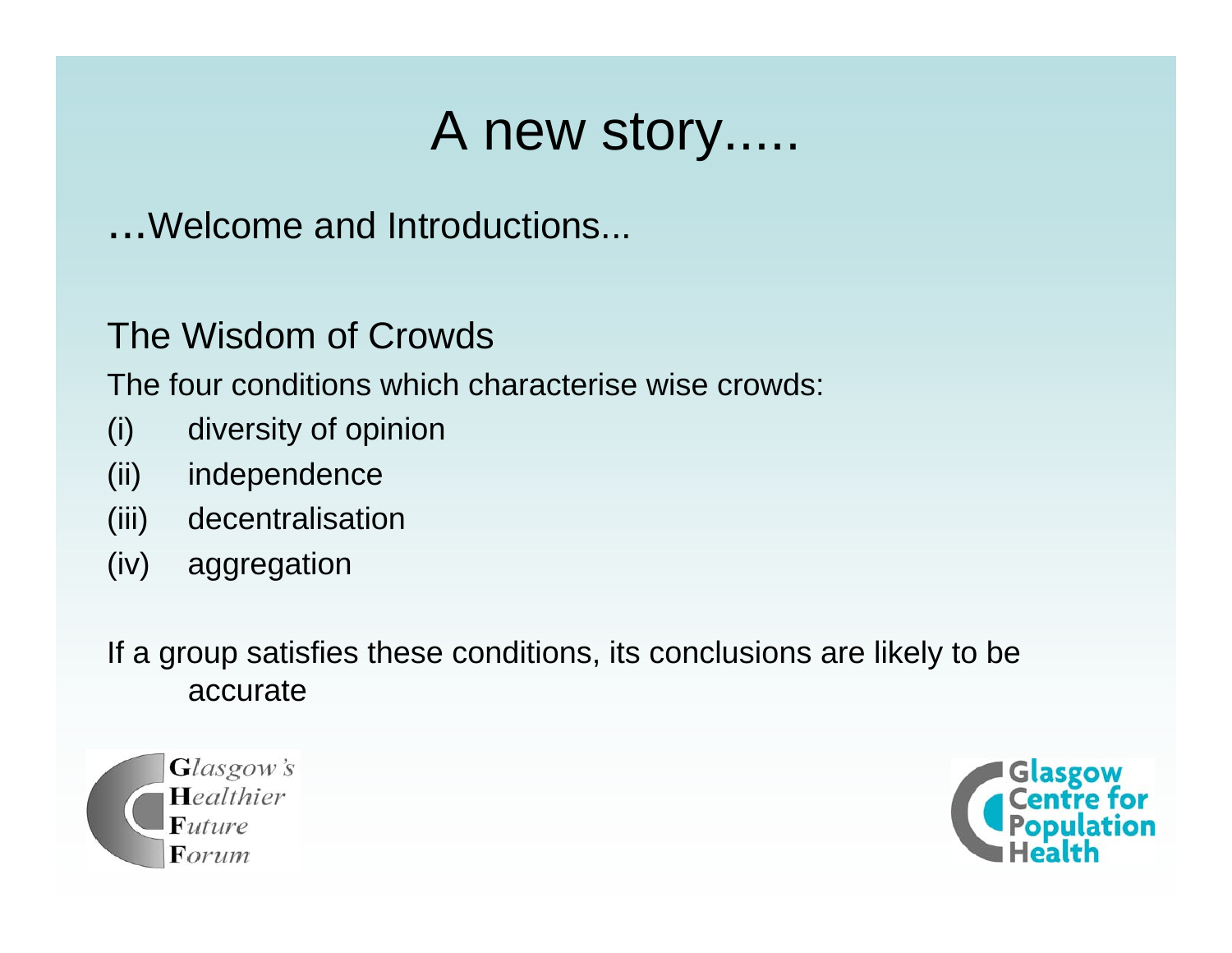...The beginning...

- •Realising that Scotland's health record is consistently poor
- $\bullet$  In Glasgow, health is a cause of common concern and yet no major breakthroughs despite many years of effort
- •Indicates fresh thinking needed, establish Centre, well supported
- •Ideas from lecture/seminar series as stimulus for conversation



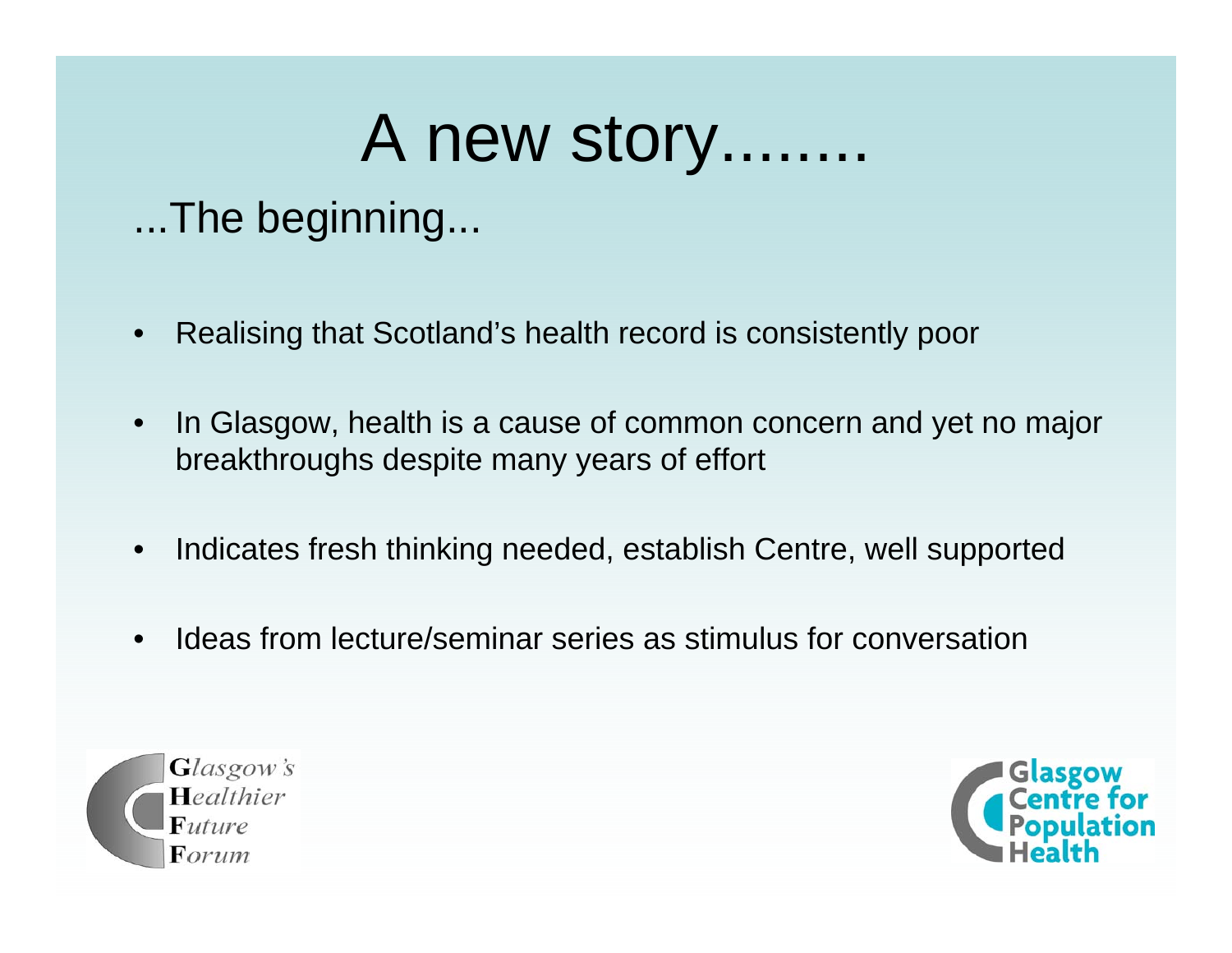...Ethos, Civic Conversations and the Good Life...

- •What is the City about, what are its values and aspirations?
- •How do we demonstrate this in our ways of being and doing?
- •How do we engage in debate about this?
- •What is the Good Life?



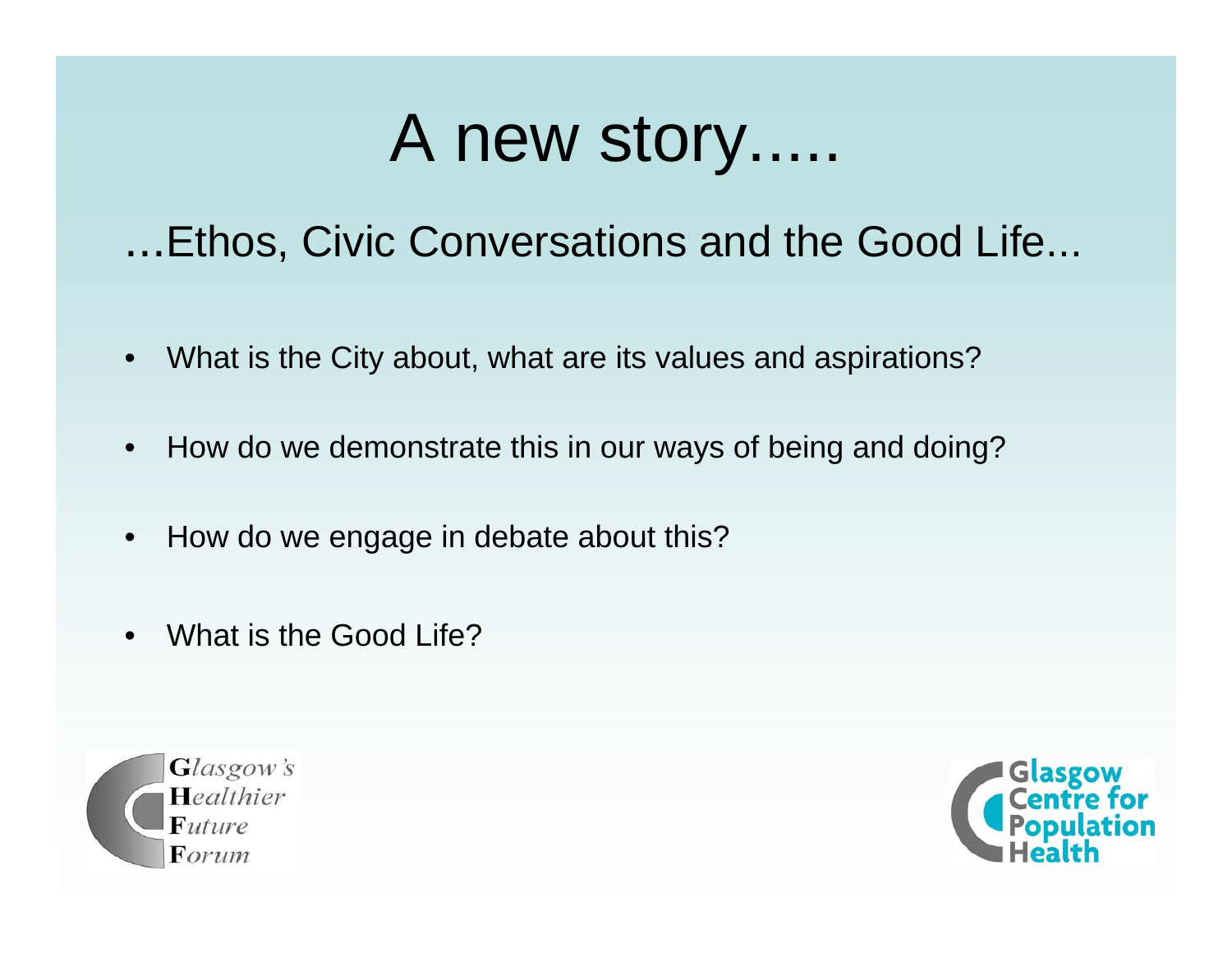...Simplicity and Happiness...

- •Happiness is the good
- •Relative versus absolute
- $\bullet$ Keeping it simple
- •Long standing approaches
- $\bullet$ Changing priorities



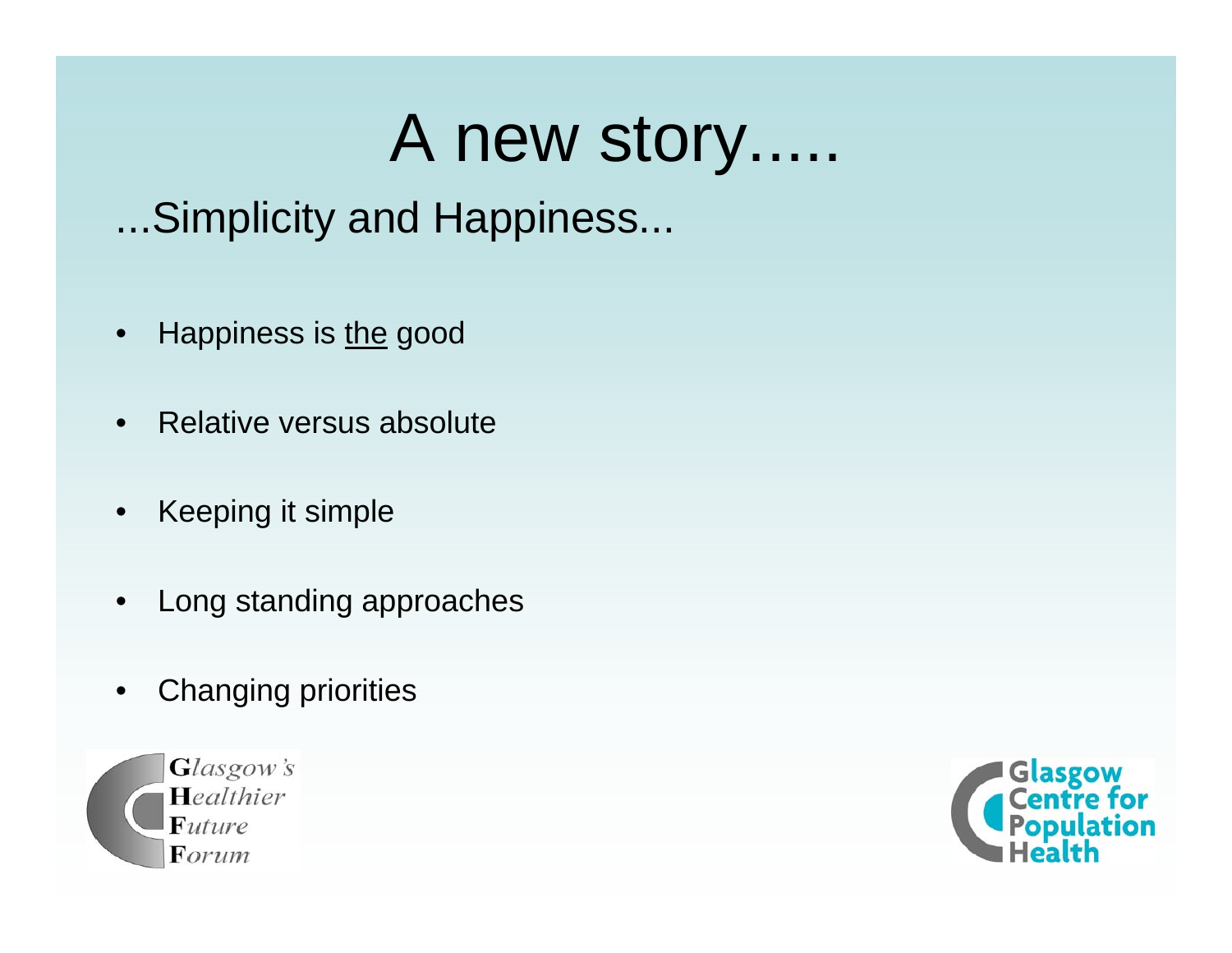# Summaries

- .Ethos, Civic Conversations and the Good Life...
- • What is the City about, what are its values and aspirations?
- • How do we demonstrate this in our ways of being and doing?
- • How do we engage in debate about this?
- •What is the Good Life?

...Simplicity and Happiness...

- •Happiness is the good
- •Relative versus absolute
- •Keeping it simple
- •Long standing approaches
- •Changing priorities



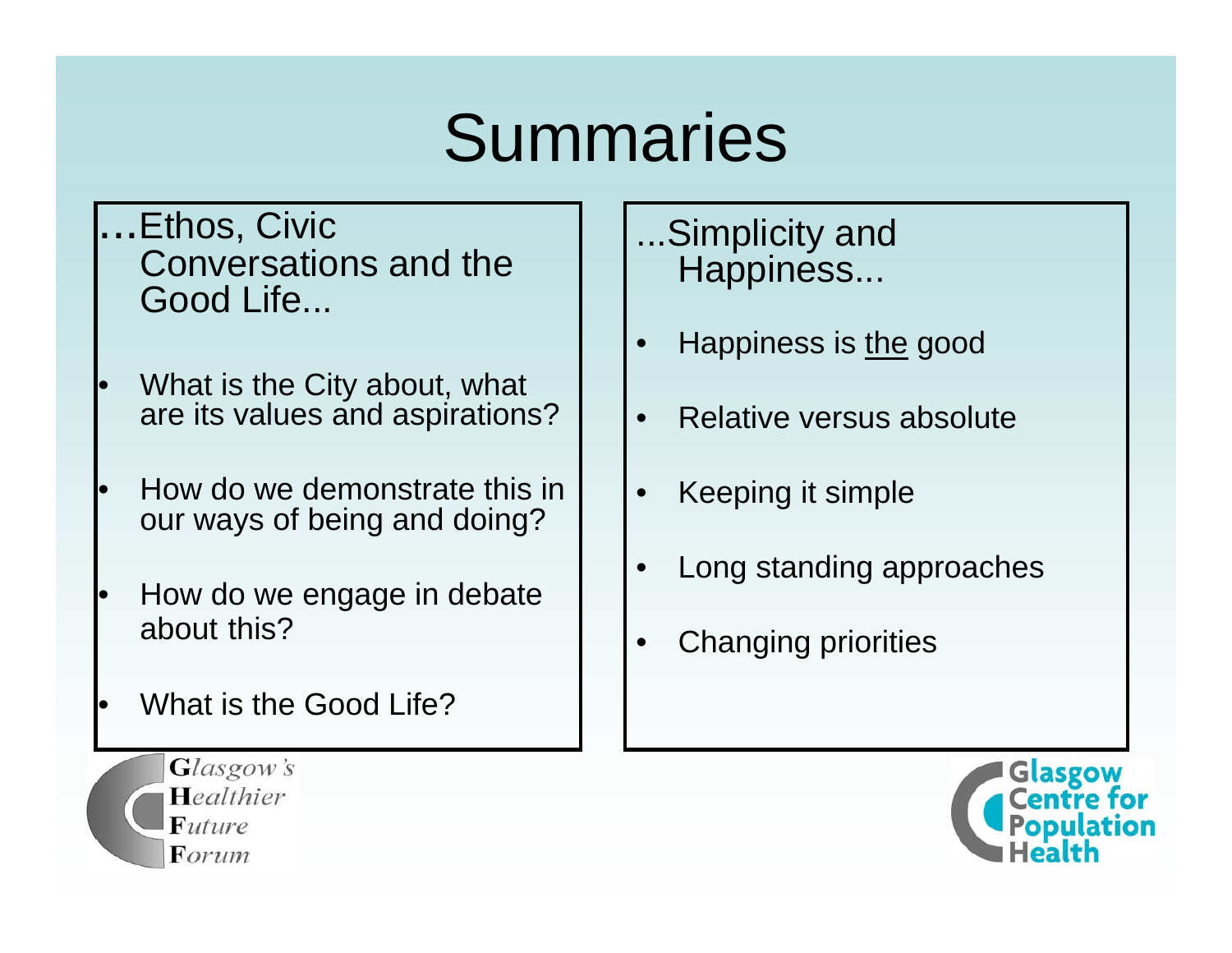...The creation and destruction of health...

- •Time, space and resources to develop new perspectives
- •Internal / external relationships
- • Poor ecology; poor sense of internal control => more miles on the clock
- • Understand the nitty-gritty of these relationships => hope for improvement



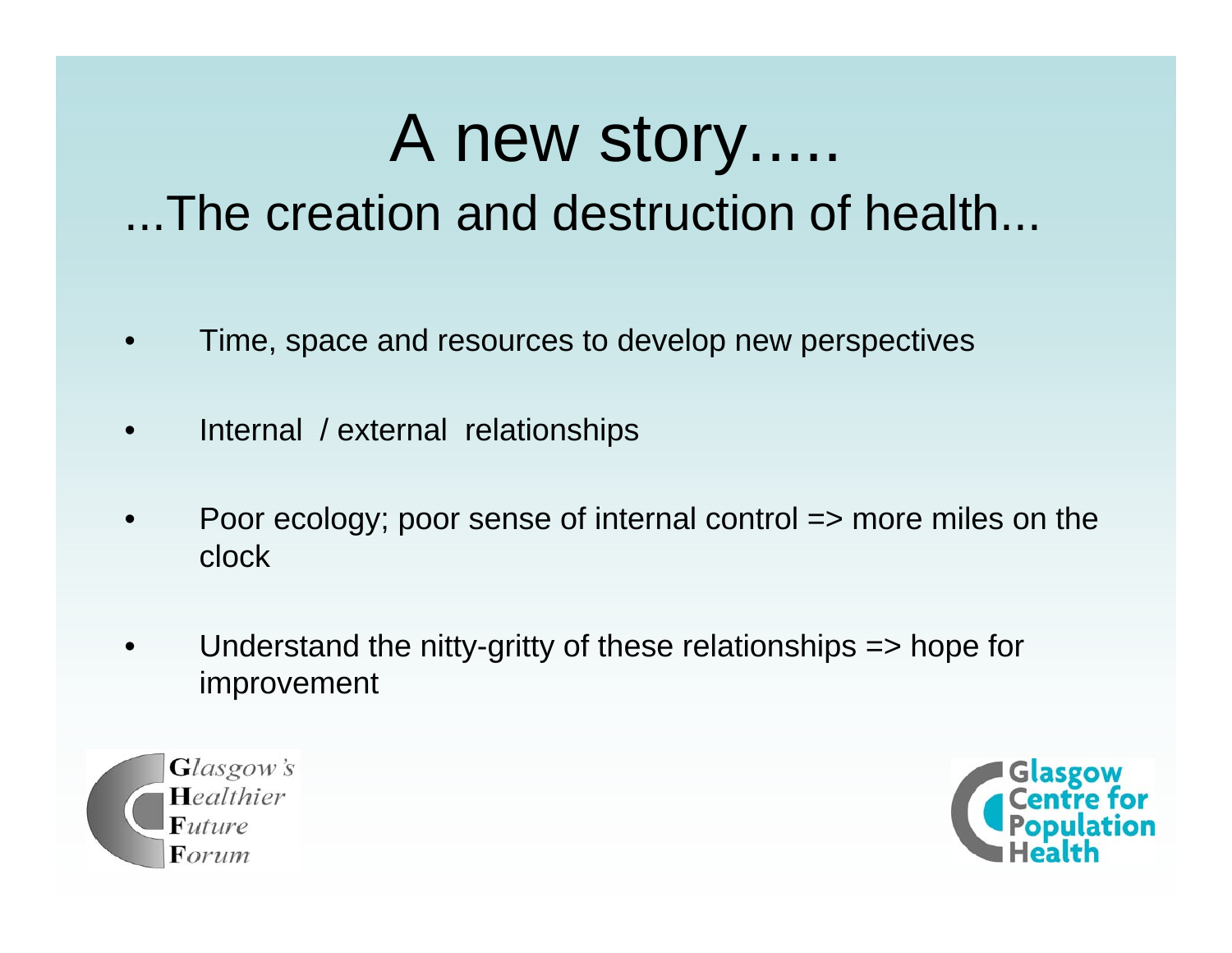### ...Chaos and Order, Minding the Future...

- • Through the ages, ideas about creation affect how we think about health
- $\bullet$ Complexity, change, uncertainty – need new approach?
- •Neurotic, Psychotic and transformational approaches to change
- •Hospice workers for the dying and midwifes for the new age
- $\bullet$ What's our story?



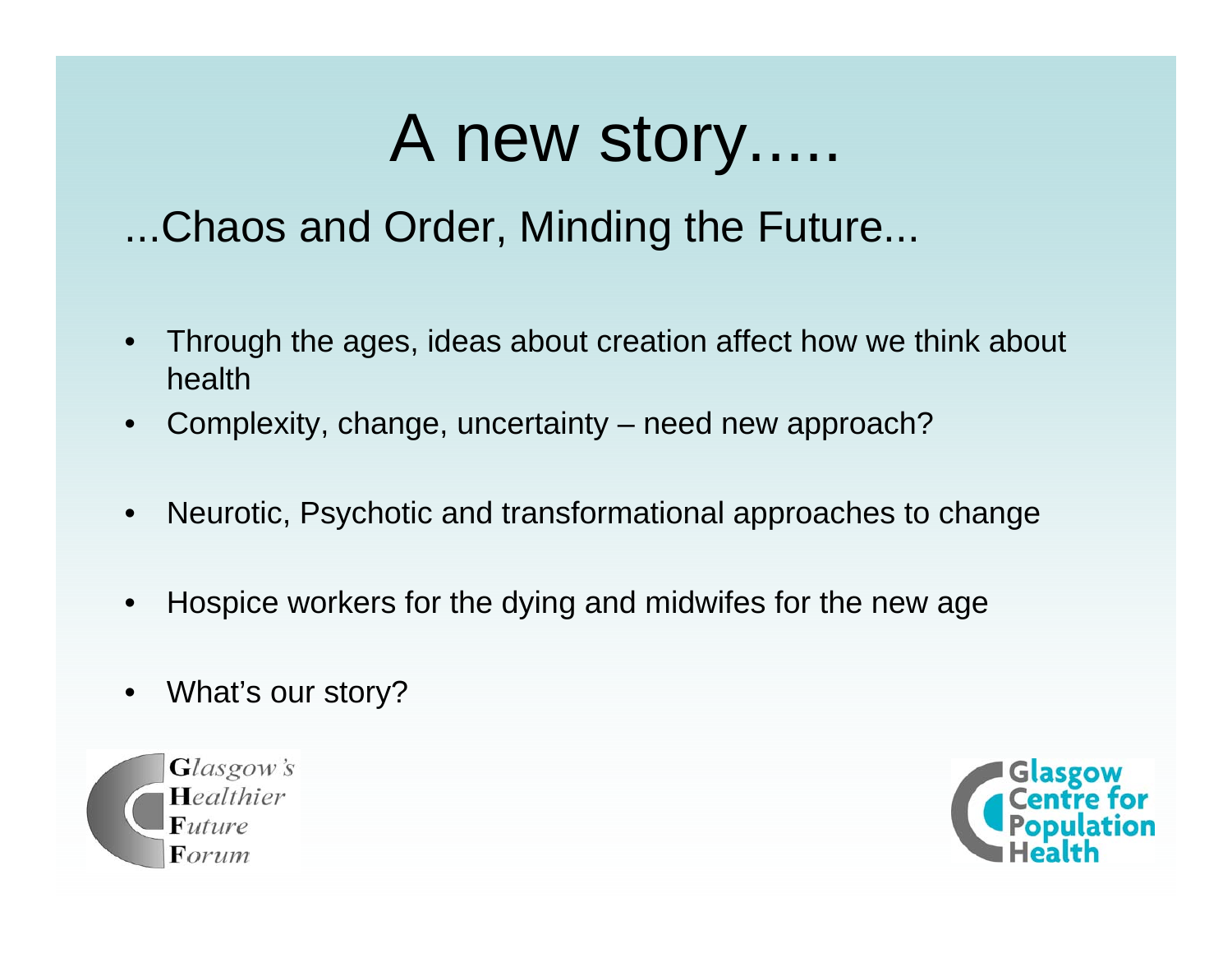- ...Environment and Behaviour...
- $\bullet$ The basis of behaviour
- •Human universals
- •Different cultural environments
- •Modern, intensified environments
- $\bullet$ Dealing with unpredictability



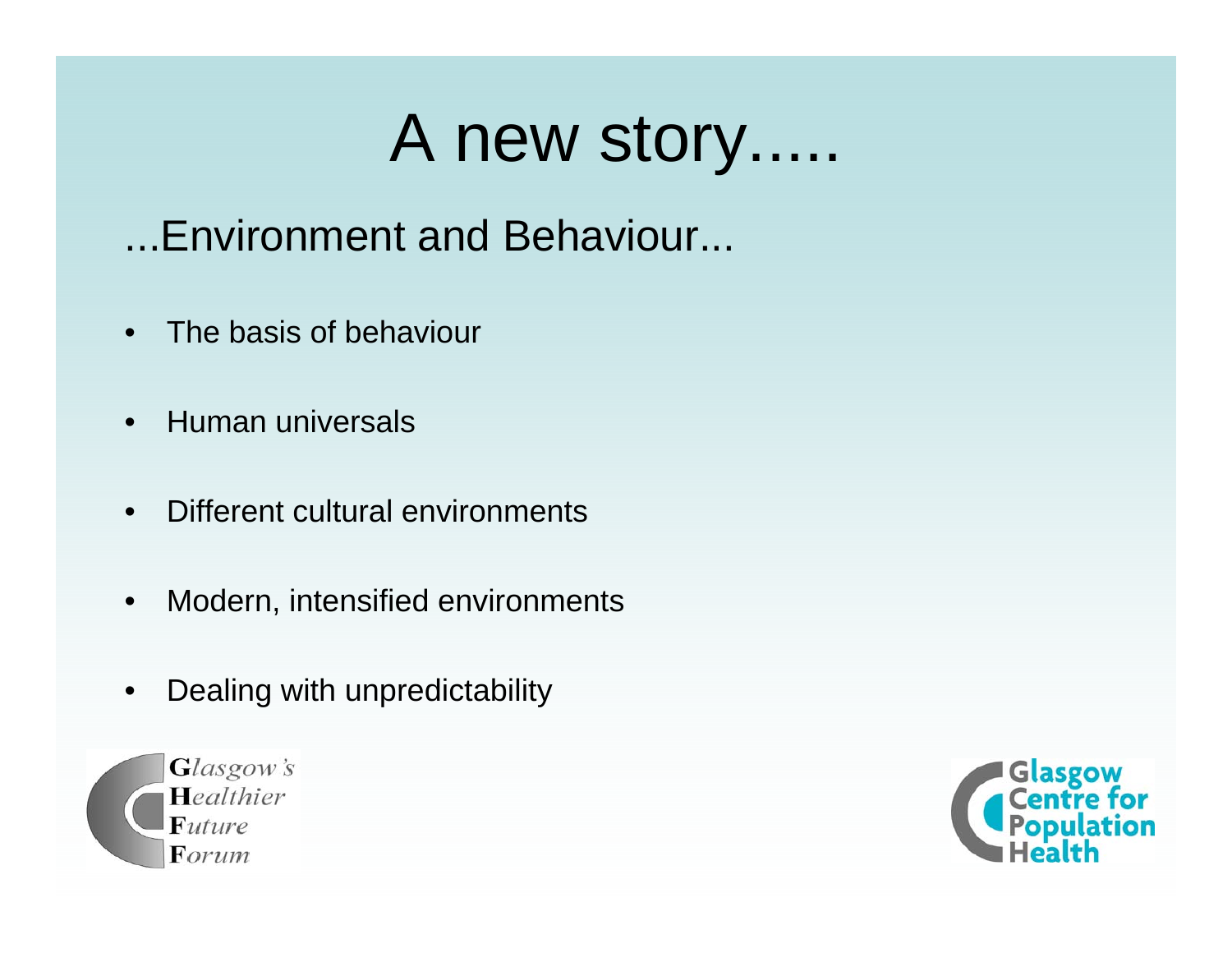### **Summaries**

#### **...Environment and Behaviour...**

- •The basis of behaviour
- •Human universals
- •Different cultural environments
- • Modern intensified environments
- •Dealing with unpredictability

#### **...Chaos, Order, Minding the Future...**

- • Ideas about creation affect how we think about health
- • Complexity, change, uncertainty – need new approach?
- •3 approaches to change
- •Hospice workers and midwives
- •What's our story?

#### ...**The Creation and Destruction of Health...**

- •Time, space and resources to develop new perspectives
- •Internal / external relationships
- •Poor ecology; poor sense of internal control => more miles on the clock
- •Understand the nitty-gritty of these relationships => hope for improvement

**Glasgow's** Healthier  $F$ uture Forum